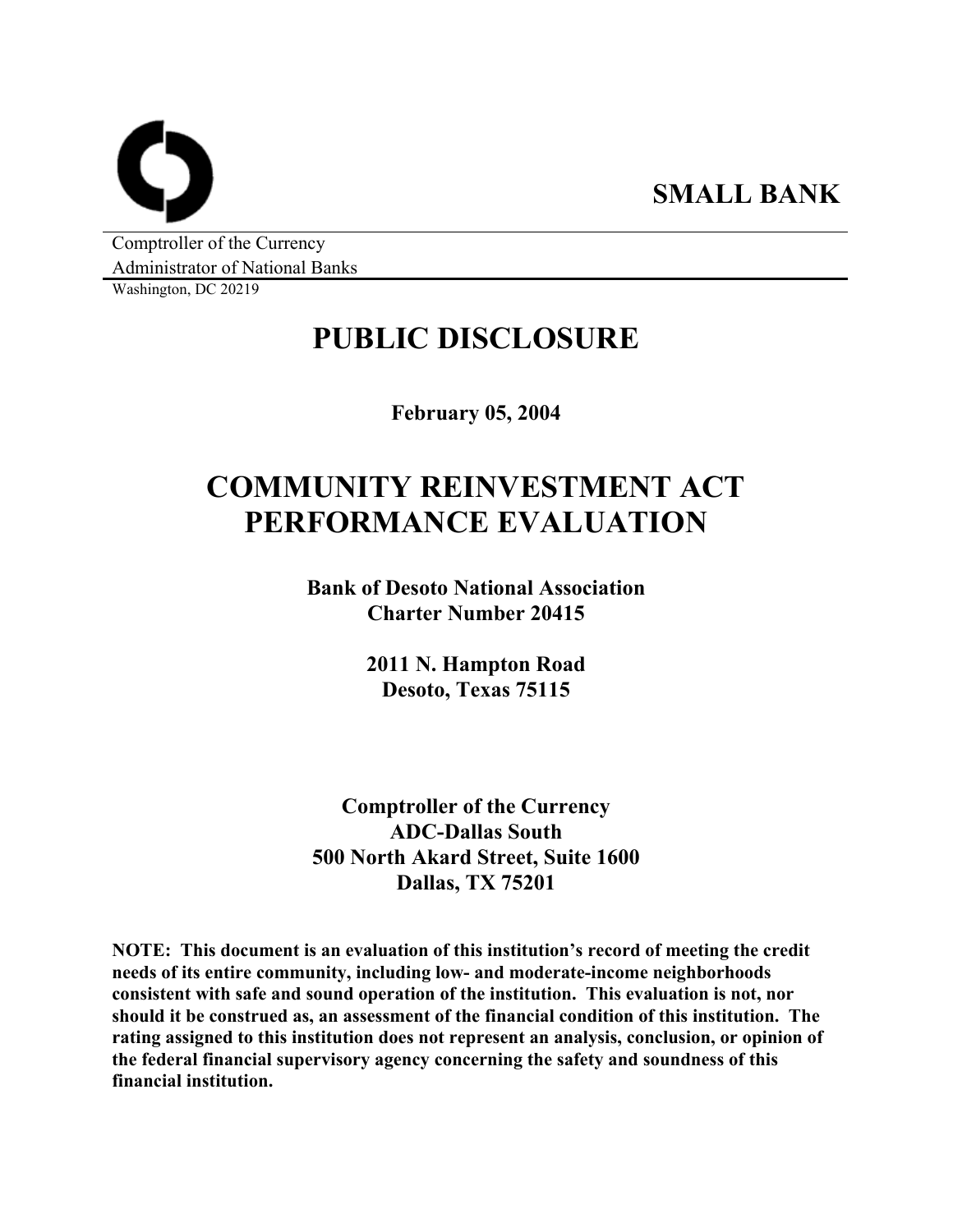## **GENERAL INFORMATION**

*The Community Reinvestment Act (CRA) requires each federal financial supervisory agency to use its authority when examining financial institutions subject to its supervision, to assess the institution's record of meeting the credit needs of its entire community, including low- and moderate-income neighborhoods, consistent with safe and sound operation of the institution. Upon conclusion of such examination, the agency must prepare a written evaluation of the institution's record of meeting the credit needs of its community.* 

*This document is an evaluation of the Community Reinvestment Act (CRA) performance of the Bank of DeSoto, N.A., DeSoto, Texas as prepared by The Comptroller of the Currency, the institution's supervisory agency, as of February 5, 2004. The agency rates the CRA performance of an institution consistent with the provisions set forth in Appendix A to 12 CFR Part 25.* 

### **INSTITUTION'S CRA RATING:** This institution is rated **Satisfactory**.

Bank of DeSoto, N.A. has a satisfactory record of meeting the community credit needs. This rating is based upon the following:

- The average loan to deposit ratio of 65% meets the standards for satisfactory performance;
- The majority of loan originations are within the bank's assessment area;
- The distribution of sampled consumer loans demonstrates an adequate penetration among families defined as low- and moderate-income;
- **Sampled commercial real estate loans show strong penetration to businesses with** revenues of less than \$1 million; and,
- **The geographic distribution of residential loans and sampled consumer loans reflects an** adequate dispersion to moderate-income census tracts within the assessment area.

## **DESCRIPTION OF INSTITUTION**

.

Bank of DeSoto, N.A. (BOD) is a wholly owned subsidiary of D Bancorp, Inc., a single bank holding company, headquartered in DeSoto, Texas. The bank is situated 15 miles south of downtown Dallas. BOD has one banking office, offering an automated teller machine, a proprietary ATM, a mini-bank facility and a drive-up facility. Both the mini-bank and the driveup facilities provide extended banking hours. As of December 31, 2003, the bank's total assets are \$116 million, gross loans are \$74 million, and total deposits are \$105 million.

The bank offers a full range of deposit services and loan products, with an emphasis on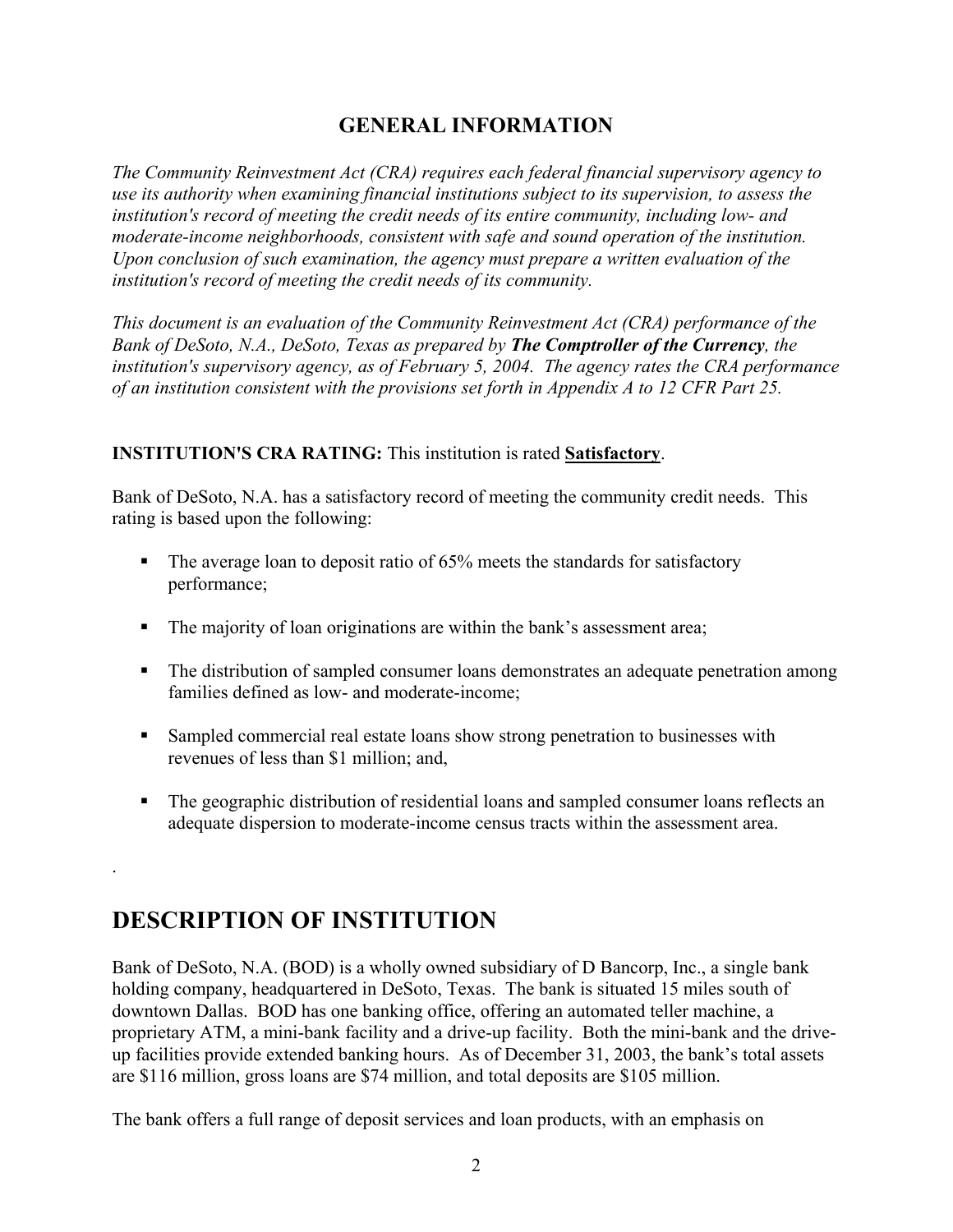commercial loans and consumer loans. As reflected in Table I, combined consumer and commercial loans (including commercial real estate) comprise 79% of the loan portfolio.

| <b>Loan Categories</b>               | \$ (000s) | $\frac{6}{9}$ |
|--------------------------------------|-----------|---------------|
| <b>Commercial Real Estate Loans</b>  | 24,096    | 33%           |
| <b>Commercial Loans</b>              | 12,836    | 17%           |
| <b>Residential Real Estate Loans</b> | 15,771    | 21%           |
| <b>Agriculture Loans</b>             | $\theta$  | $0\%$         |
| Consumer Loans                       | 21,645    | 29%           |
| <b>Total</b>                         | \$74,348  | 100%          |

#### **Table I**

Loan and deposit products offered are commensurate with the bank's size and resources. There is strong competition from other community banks, regional banks, thrifts, credit unions, and other non-financial institutions that have multi-office locations in the area. Neither the bank's financial condition nor any legal, regulatory, or economic environment hinder its ability to meet the credit needs of the community.

The bank participates in developmental projects with the DeSoto Economic Development Corporation and the Duncanville Community and Economic Development Corporations. Current projects involve funding office and retail space designed for small business operators. Small business lending comprises a significant portion of the bank's lending activities and is identified as a major credit need in the community. Officers and employees are highly involved in various community and civic activities throughout the bank's trade area.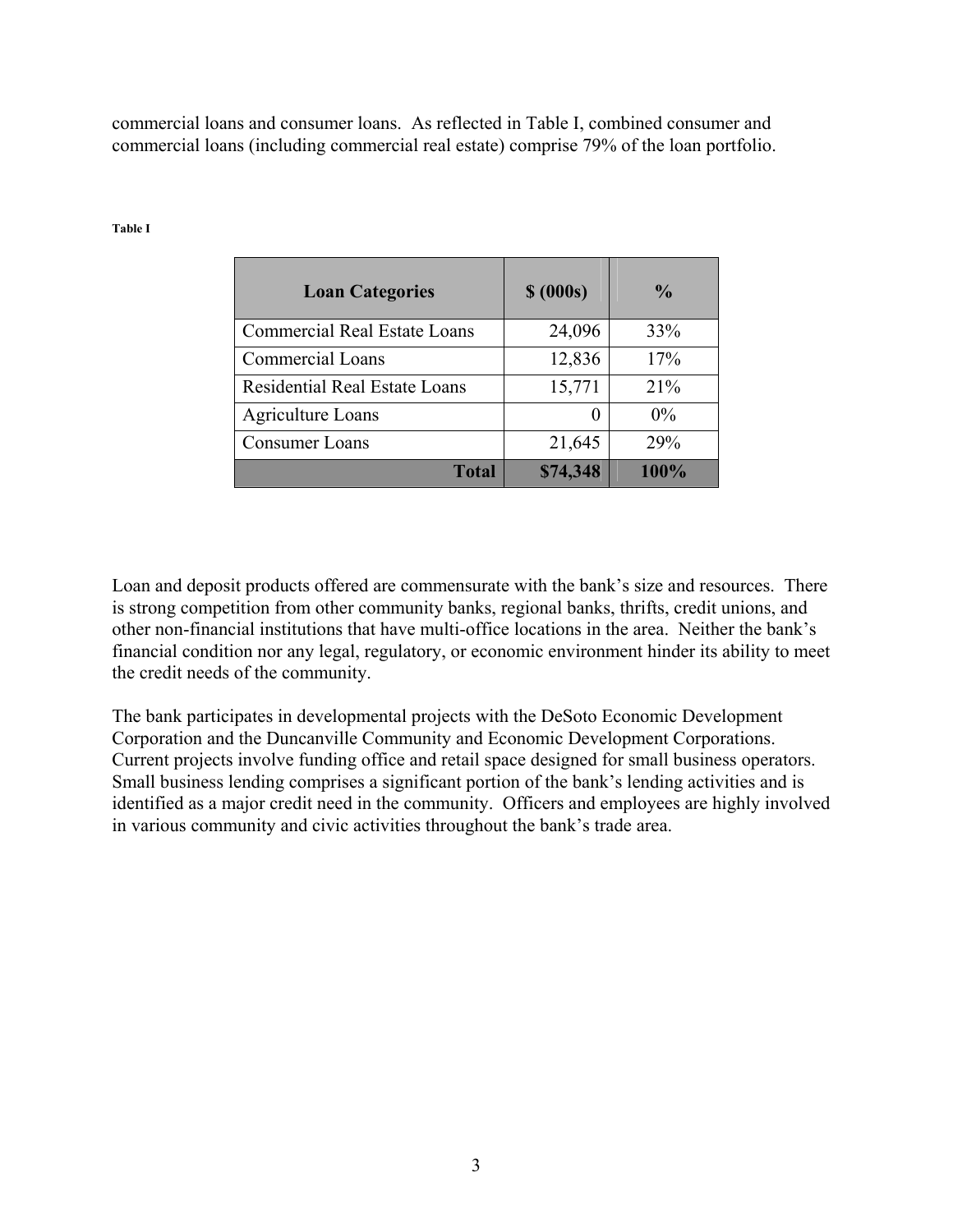## **DESCRIPTION OF THE ASSESSMENT AREA**

The Bank of DeSoto, N.A. defines its assessment area as 43 census tracts comprising the cities of DeSoto, Glenn Heights, Red Oak, Ovilla, Cedar Hill, Midlothian, Waxahachie and portions of Duncanville, Lancaster, and a small portion of southern Dallas. The assessment area covers both portions of both Dallas and Ellis counties. The assessment area complies with the legal requirements and does not arbitrarily exclude low- and moderate-income areas. The assessment area is situated within the Dallas, Texas Metropolitan Statistical Area (MSA) 1920. Derived from 2000 U.S. Census Bureau and Housing and Urban Development Agency (HUD) data, Tables II and III reflect assessment area demographics.

| <b>Income Designation by Census Tract</b> |       |               |  |  |  |  |  |
|-------------------------------------------|-------|---------------|--|--|--|--|--|
| <b>Tract Income</b><br><b>Designation</b> | Count | $\frac{0}{0}$ |  |  |  |  |  |
| Low                                       | 1     | $2\%$         |  |  |  |  |  |
| Moderate                                  | 8     | 19%           |  |  |  |  |  |
| Middle                                    | 21    | 49%           |  |  |  |  |  |
| Upper                                     | 13    | 30%           |  |  |  |  |  |
| N/A                                       |       | 0%            |  |  |  |  |  |
| <b>Total</b>                              | 43    | 100%          |  |  |  |  |  |

#### **Table II**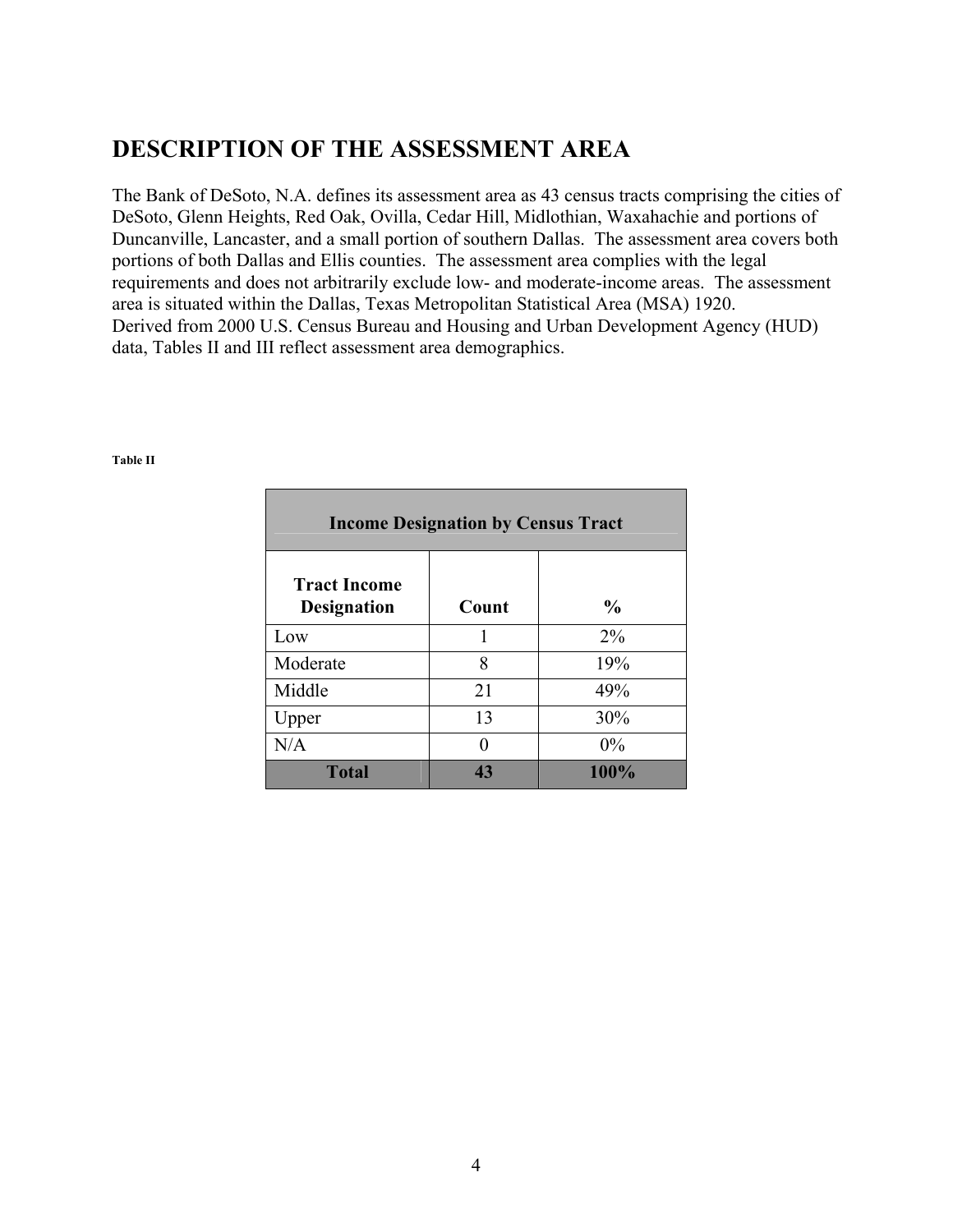| <b>Demographic and Economic Characteristics of Assessment Area</b> |          |
|--------------------------------------------------------------------|----------|
|                                                                    |          |
| Population                                                         |          |
| Number of Families                                                 | 60,285   |
| Number of Households                                               | 76,119   |
| Geographies                                                        |          |
| Number of Census Tracts                                            | 43       |
| # Low-Income Census Tracts                                         |          |
| # Moderate-Income Census Tracts                                    | 8        |
| # Middle-Income Census Tracts                                      | 21       |
| # Upper-Income Census Tracts                                       | 13       |
| Median Family Income (MFI)                                         |          |
| 2000 MFI for AA                                                    | \$55,854 |
| 2003 HUD-Adjusted MFI                                              | \$65,000 |
| <b>Economic Indicators</b>                                         |          |
| <b>Unemployment Rate</b>                                           | $2\%$    |
| 2000 Median Housing Value                                          | \$92,595 |
| % of Households Below Poverty Level                                | 6%       |

The city of DeSoto and the surrounding communities within the assessment area are considered bedroom communities, with some light manufacturing. Area economic conditions are considered good, and unemployment is at relatively low levels. The major employment sectors within the assessment area are retail trade and service industries. The largest employers within the assessment area are the various local independent school districts. In February of 2004, DeSoto citizens approved a school bond initiative for capital improvements, including upgrading classroom equipment and computers. During the evaluation, we conducted an interview with a community contact. The contact identified the funding of small business development and improving access to public transportation as needs for DeSoto. Access to public transportation would heighten the ability for DeSoto to support ongoing retail and service sector growth by attracting minimum wage employees. Of all the cities within the bank's assessment area, the city of Cedar Hill is the leader for growth in the retail and residential sectors within the last 24 months.

## **CONCLUSIONS ABOUT PERFORMANCE CRITERIA**

### **Loan-to-Deposit Ratio**

BOD's loan to deposit ratio is reasonable and commensurate with its size, competition, available resources, lending activities, as well as the demographics of the assessment area. The loan to deposit ratio average is 65% for the last eight quarters. The lending levels compare favorably with other competing financial institutions. As of December 31, 2003, the bank's loan to deposit ratio is 70%.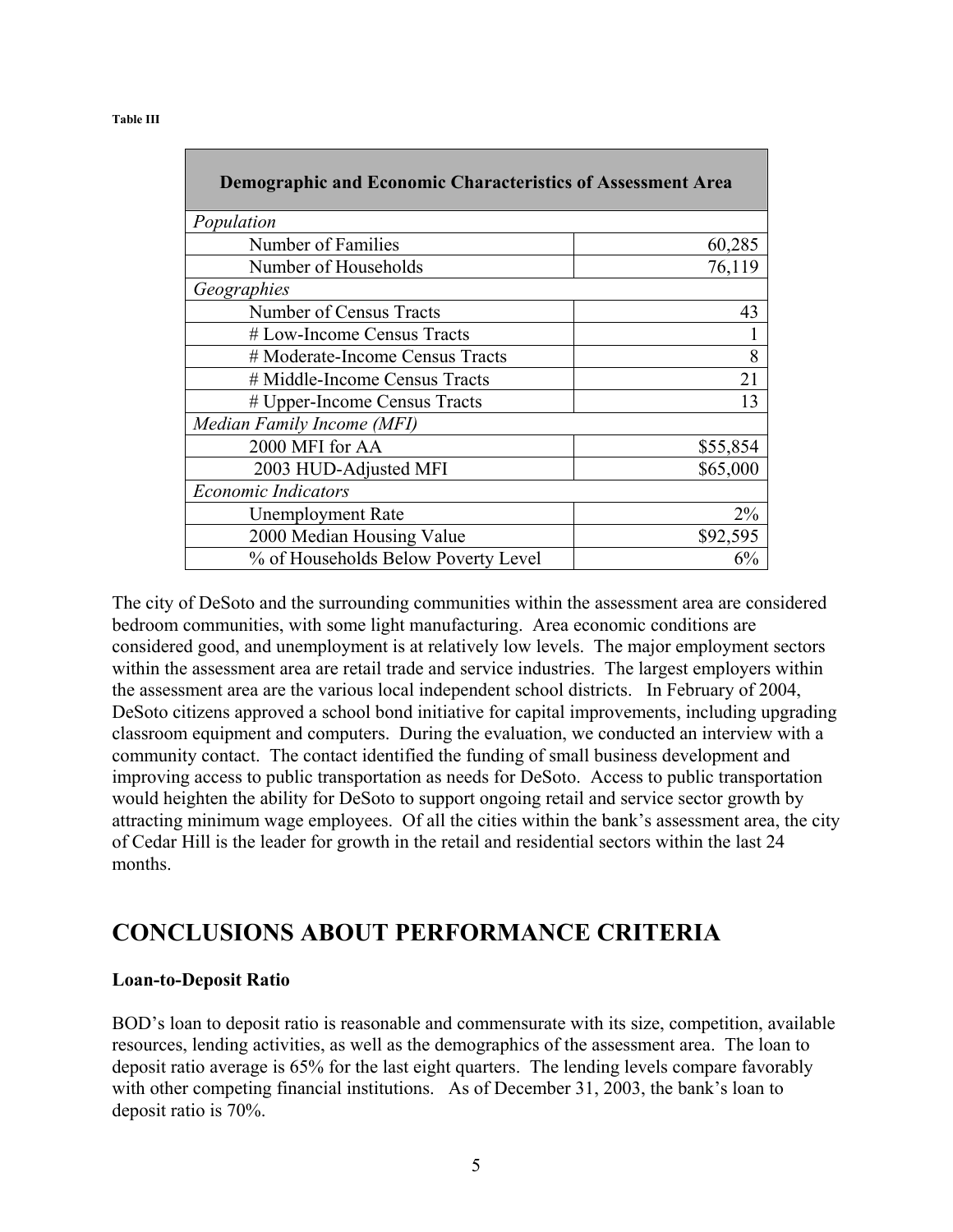#### **Lending in Assessment Area**

A majority of the bank's lending activity is within its assessment area. For the consumer and business loans, we conducted sampling activities for loans originated in 2002 and 2003. For residential loans, we tested and relied on HMDA (Home Mortgage Disclosure Act) data reported for the same time period. As illustrated in Table IV, 66% of the number and 65% of the dollar volume of consumer and business loan originations are extended within the assessment area. For residential loan originations, 54% of the number and 43% of the dollar volume are within the assessment area. A significant volume of the residential loan originated during this period are for the purpose of investment rental properties and vacation homes. Although many of the borrowers primary residence is within the assessment area, these properties are generally located outside of the boundary.

| <b>Consumer and Business Loan Originations</b> |     |                                |    |      |          |               |  |  |
|------------------------------------------------|-----|--------------------------------|----|------|----------|---------------|--|--|
| Loan Type                                      |     | <b>Total Loan Originations</b> |    |      |          |               |  |  |
|                                                | #   | \$(000s)                       | #  | $\%$ | \$(000s) | $\frac{0}{0}$ |  |  |
| Consumer                                       | 72  | 1,392                          | 43 | 60%  | 867      | 64%           |  |  |
| <b>Business</b>                                | 46  | 7,146                          | 35 | 76%  | 4,647    | 65%           |  |  |
| <b>Grand Total</b>                             | 118 | 8,538                          | 78 | 66%  | 5,514    | 65%           |  |  |

**Table IV** 

**Table V** 

| <b>Volume of Residential Loans Originations</b> |                           |          |          |                                   |          |               |  |  |
|-------------------------------------------------|---------------------------|----------|----------|-----------------------------------|----------|---------------|--|--|
| <b>Product</b>                                  | <b>Total Originations</b> |          |          | <b>Within the Assessment Area</b> |          |               |  |  |
|                                                 | #                         | \$(000s) | #        | $\frac{0}{0}$                     | \$(000s) | $\frac{0}{0}$ |  |  |
| Home Purchase                                   | 59                        | 4,749    | 26       | 44%                               | 1,887    | 40%           |  |  |
| Refinance                                       | 21                        | 2,266    | 13       | 62%                               | 975      | 43%           |  |  |
| Home Improvement                                | 9                         | 421      | 5        | 56%                               | 199      | 47%           |  |  |
| Multifamily                                     |                           | 143      |          | 100%                              | 143      | $100\%$       |  |  |
| Total 2002                                      | 90                        | 7,579    | 45       | 50%                               | 3,204    | 42%           |  |  |
| Home Purchase                                   | 19                        | 1,804    | 13       | 68%                               | 1,050    | 58%           |  |  |
| Refinance                                       | 5                         | 1,020    | 3        | 60%                               | 180      | 18%           |  |  |
| Home Improvement                                | 5                         | 243      | 4        | 80%                               | 215      | 88%           |  |  |
| Multifamily                                     |                           | 360      | $\theta$ | $0\%$                             | $\theta$ | $0\%$         |  |  |
| Total 2003                                      | 30                        | 3,427    | 20       | 67%                               | 1,445    | 42%           |  |  |
| <b>Grand Total</b>                              | 120                       | 11,006   | 65       | 54%                               | 4,694    | 43%           |  |  |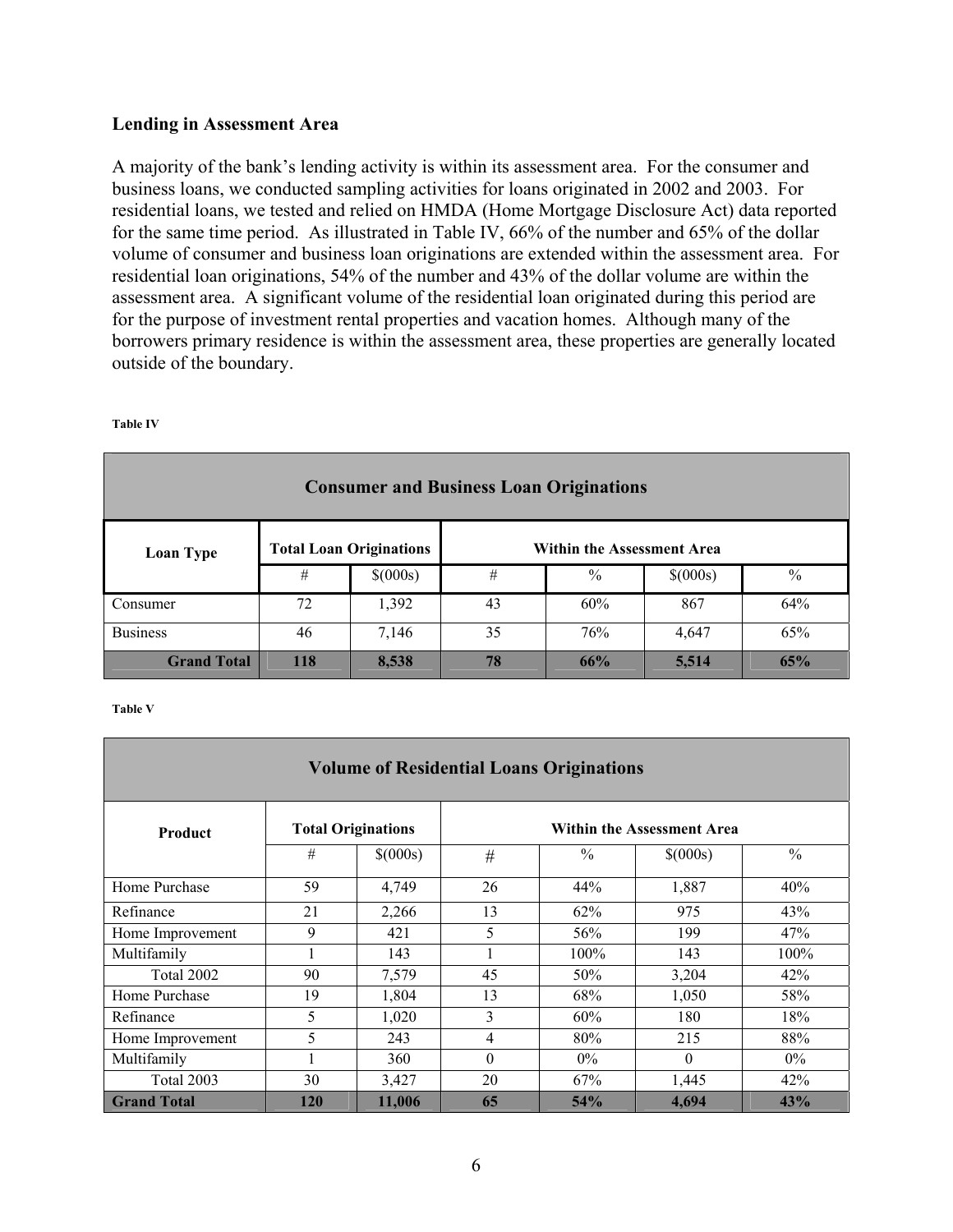### **Lending to Borrowers of Different Incomes and to Businesses of Different Sizes**

BOD has a good record of lending to borrowers of different incomes and to business of different sizes. As illustrated in Table VI, 46% of the number of residential and sampled consumer loans were extended to low- and moderate-income borrowers. The income level categories are defined based on the HUD 2003 adjusted median family income of \$65,000 for the Dallas, Texas MSA.

As depicted in Table VII, of the business loans sampled within the assessment area, 66% of the number and 85% of the dollar volume were extended to small business borrowers. Small businesses are defined as those with gross annual revenues of one million dollars or less.

| <b>Lending to Borrowers by Income Level</b> |                                                           |               |     |      |     |               |     |               |
|---------------------------------------------|-----------------------------------------------------------|---------------|-----|------|-----|---------------|-----|---------------|
| Assessment Area Data                        | Middle-Income<br>Mod-Income<br>Upper-Income<br>Low-Income |               |     |      |     |               |     |               |
| Income Level by Family                      | $2\%$                                                     |               | 13% |      | 46% |               | 39% |               |
| Loan Type                                   | #                                                         | $\frac{0}{0}$ | #   | $\%$ | #   | $\frac{0}{0}$ | #   | $\frac{0}{0}$ |
| Residential*                                | 10                                                        | 16%           | 10  | 16%  | 21  | 33%           | 22  | 35%           |
| Consumer                                    | 18                                                        | 42%           | 10  | 23%  | 10  | 23%           | 5   | 12%           |
| <b>Grand Total</b>                          | 28                                                        | 27%           | 20  | 19%  | 31  | 29%           | 27  | 25%           |

#### **Table VI**

\*Based on 2002 and 2003 HMDA data.

#### **Table VII**

| <b>Lending to Businesses of Different Sizes</b> |            |          |              |          |              |          |           |          |  |
|-------------------------------------------------|------------|----------|--------------|----------|--------------|----------|-----------|----------|--|
| <b>Revenue Ranges</b>                           | $<$ \$100M |          | \$100-\$500M |          | \$500M-\$1MM |          | $> $1$ MM |          |  |
|                                                 | #          | \$(000s) | #            | \$(000s) | #            | \$(000s) | #         | \$(000s) |  |
| <b>Loans to Businesses</b>                      |            | 224      | 15           | 3,269    |              | 481      | 12        | 675      |  |